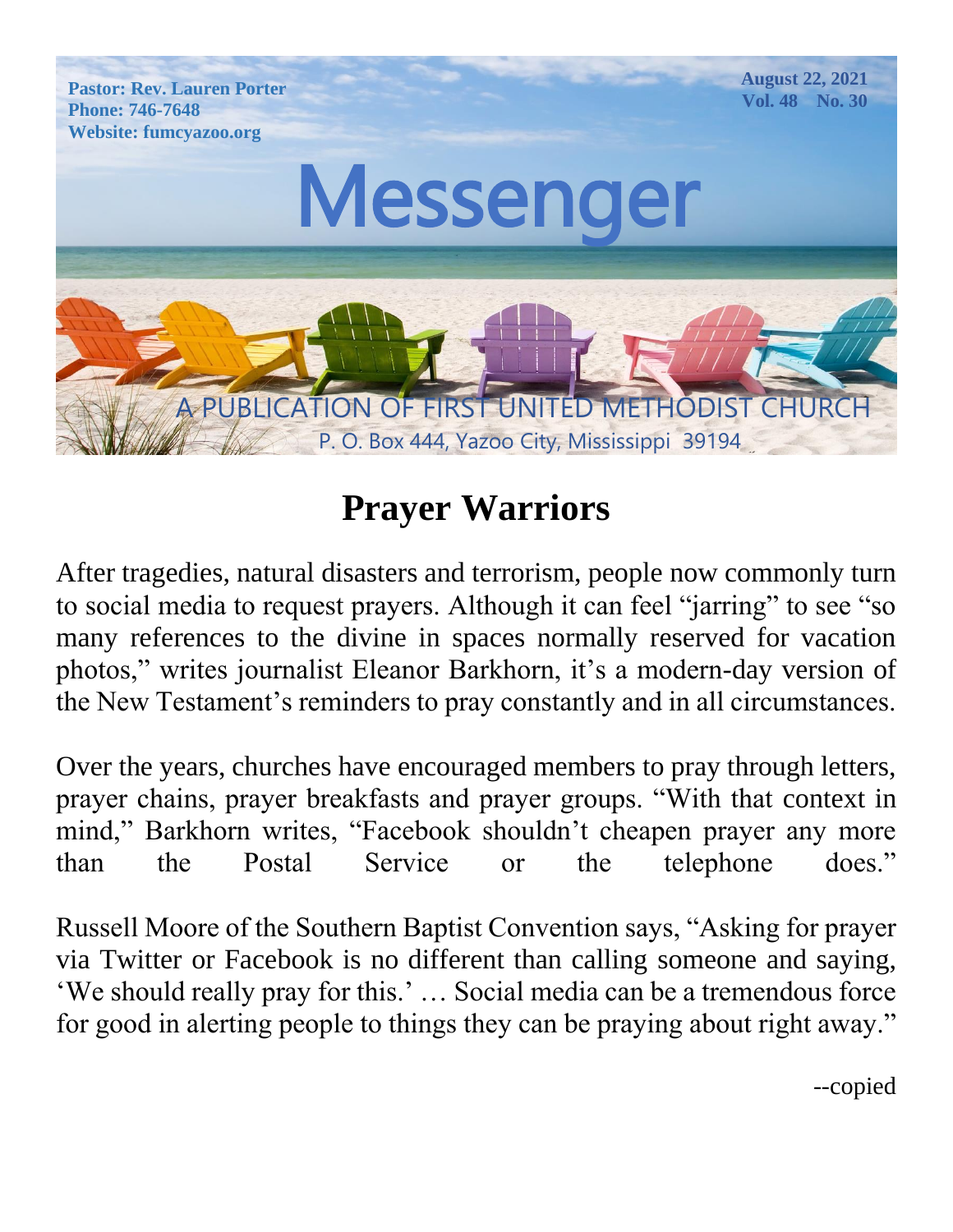Pastor: Rev. Lauren Porter  $\blacksquare$ Website: fumcyazoo.org

**MONDAY, AUGUST 23** 9-12 noon Methodist Market  $\frac{1}{2}$  HOOH M **SUNDAY, AUGUST 22** 9:00 a.m. Come AZ U R Service 9:50 a.m. Sunday School 11:00 a.m. Traditional Worship Service 11:00 a.m. Live Stream Worship **TUESDAY, AUGUST 24** 6:00 p.m. Emmaus meeting **WEDNESDAY, AUGUST 25** 5:00 p.m. Children's Choir 5:45 p.m. Planet 456 & Children's Bible Study 6:00 p.m. Chancel Choir 6:00 p.m. Youth 6:15 p.m. Snack Supper **SATURDAY, AUGUST 28** 9-12 noon Methodist Market



23. Libbi Kyle Ragland 26. Whitney Adcock 27. Angie Edgar 28. Bill Dew \* \* \* \* \* \* \*

23. Mr. & Mrs. Camp King 28. Mr. & Mrs. James Cresswell



*Sympathy and love is extended to Janet Adams, Heather & Hunter Ledbetter and family in the death of Larry Dean Adams, who died August 8, 2021.*



#### *Rusty Perry*

Walter, Deborah, J. W., Zack and Brock Newman

#### *Larry Adams*

Mr. & Mrs. Camp King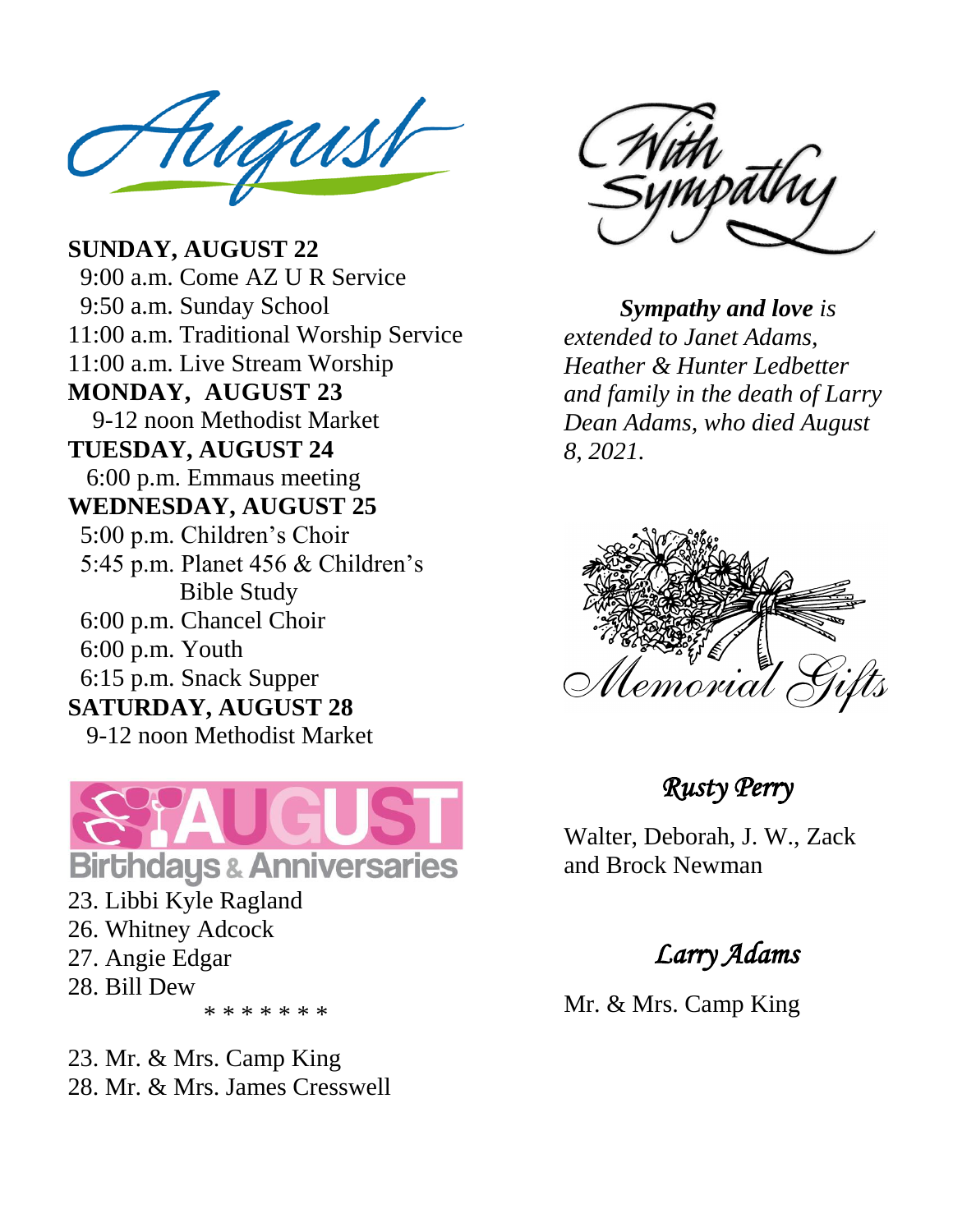# Children's Page



 "Now I know that you really are a man of God," the woman said to Elijah, "and that the Lord's word is truly in your mouth."

1 Kings 17:24



 Our lesson this Sunday is a story about the prophet Elisha and a widow. She needed help as she had fallen on hard times. Elisha had compassion on her and helped her.

This lesson is a reminder for us to always be willing to be a friend and help those in need.

# **W.O.W. WEDNESDAY CHILDREN'S MINISTRY**

W.O.W. WEDNESDAY began on Wednesday, August 18<sup>th</sup>. If you missed our first meeting, please mark your calendar and join us next week. Our schedule will begin at 5:00p.m. with Children's Choir for all children ages 4k-3<sup>rd</sup>grades & Planet 456. Beginning at 5:45 p.m. we will have organized games followed by a Bible Study divided by ages. Supper will be served at 6:15 p.m. and the children will be dismissed at 6:30 p.m. Each week of each month there will be a theme for the games. For example, Week 1 – Sports Night; Week 2 – Messy Game Night; Week 3 – Trivia Game Night; Week 4 – Imagination Station/Art Night

**W.O.W. WEDNESDAY begins August 18th**

5:00 p.m. – Choir 5:45 p.m. – Game & Bible Study (by ages 4k-3<sup>rd</sup> & Planet 456) 6:15 p.m. – Supper 6:30 p.m. – Dismiss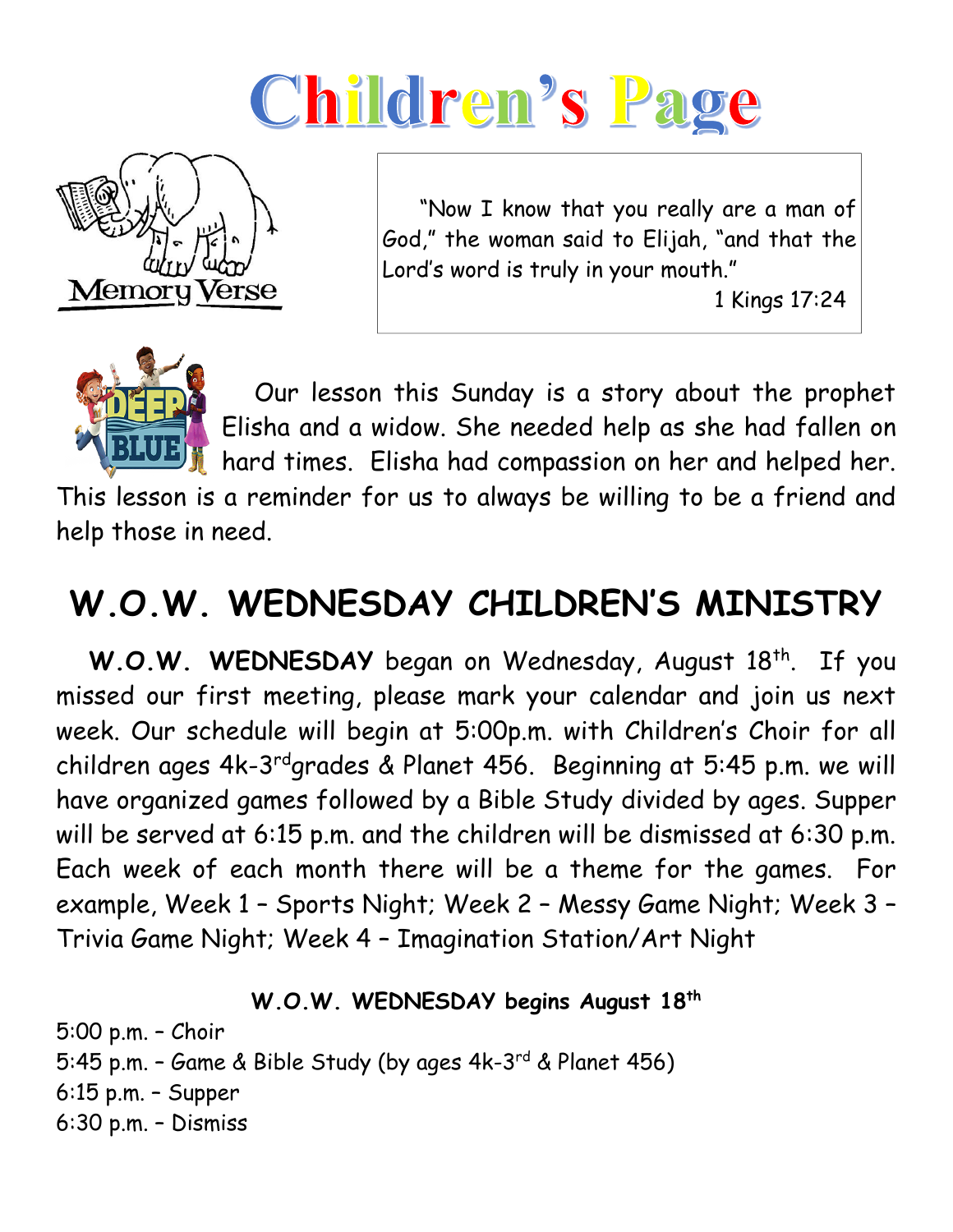Solid Exound

# **Youth Sunday School**

 We all love music. Music stirs emotions. Songs can get "stuck" in our heads, or the words to songs can speak a message that means something to us. In our Sunday school lesson this week, we will look at the role that music plays in Scripture and Worship.

### **Thank You**

Thank you to Robyn and Byron Kelly for hosting the Youth Back-to-School Swimming Party last Sunday. Our regular group meetings are back in full swing. Please make an effort to come to our mid-week Wednesday Bible Study or Sunday night group.

## **Sunday & Wednesday Night Group**

Wednesday Night Group will begin meeting on Wednesday, August 18<sup>th</sup> from 6:00 p.m.  $-7:00$  p.m.

Sunday Night Group will begin to meet on August 22nd at 6:00 p.m.